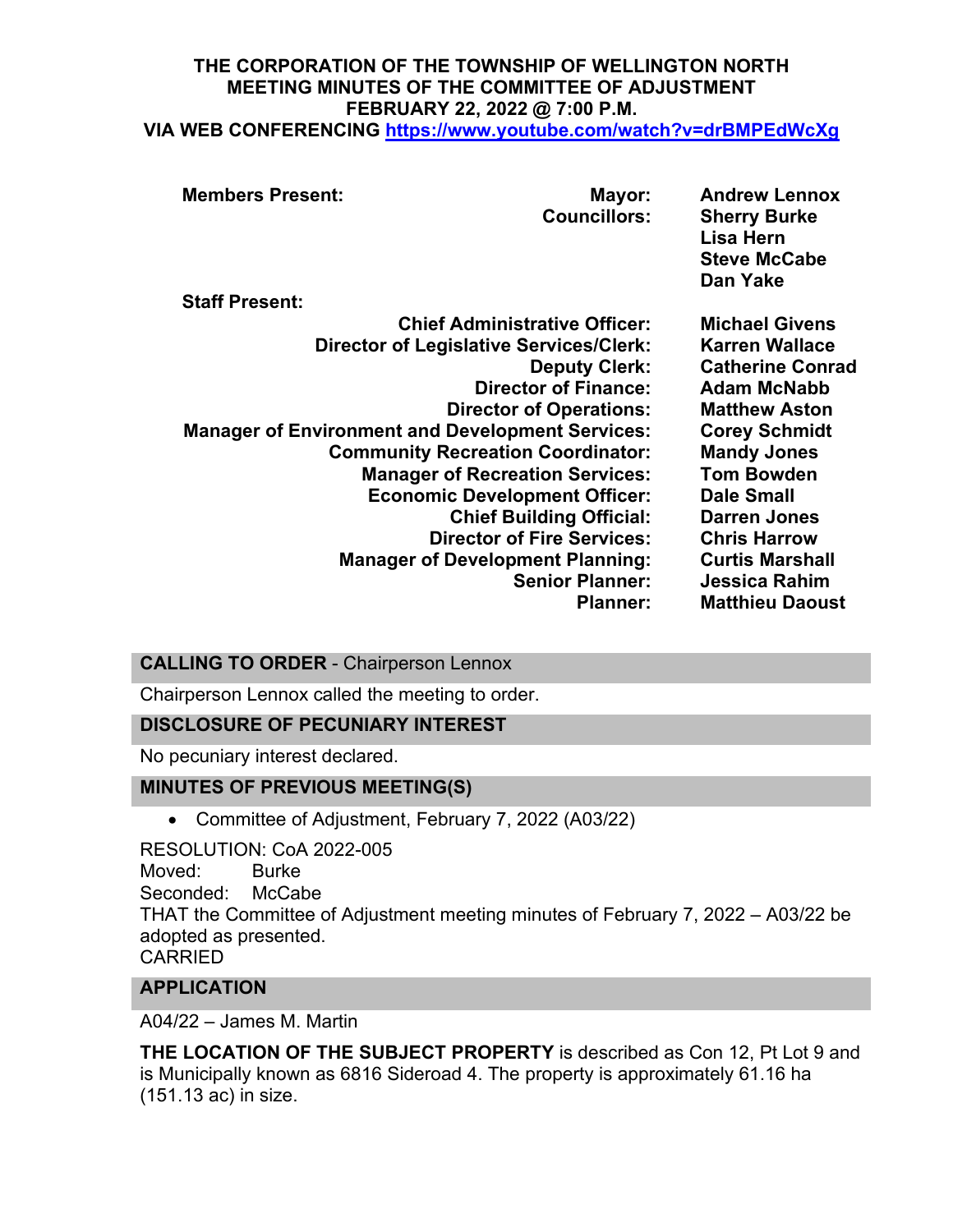**THE PURPOSE AND EFFECT** of the application is to provide relief from the maximum square footage for an existing home industry (lumber mill). The applicant is proposing to construct a 222.9 m<sup>2</sup> (2,400 ft<sup>2</sup>) addition to an existing 557.4 m<sup>2</sup> (6,000 ft<sup>2</sup>) shop. Other variances may be considered where deemed appropriate.

### **SECRETARY TREASURER**

Notices were mailed to property owners within 60 meters of the subject property as well as the applicable agencies and posted on the subject property on February 2, 2022.

### **PRESENTATIONS**

Matthieu Daoust, Planner and Asavari Jadhav, Junior Planner, County of Wellington, Township of Wellington North

• Planning Report dated February 16, 2022

Planning Opinion The variance requested would provide relief from the maximum floor area requirements for an existing home industry (Lumber Mill). The applicants are proposing to construct a 222.9 m2 (2,400 ft2) addition to an existing 557.4 m2 (6,000 ft2) shop for additional storage space.

We have no concerns with the requested relief and are satisfied that the application maintains the general intent and purpose of the Official Plan and Zoning By-law, and would be desirable and appropriate for the development of the subject property

#### SUBJECT PROPERTY AND LOCATION

The location of the subject property is described as Concession 12, Part Lot 9 and is Municipally known as 6816 Side Road 4, Geographic Township of Arthur. The property is approximately 61.16 ha (151.13 ac) in size with an existing dwelling, barn, two sheds and a home industry (lumber mill).

#### PROPOSAL

The purpose of this application is to provide relief from the maximum floor area requirements for an existing home industry (lumber mill) on the subject property. The proposed variance will permit an increased floor area of 222.9 m2 (2,400 ft2) to an existing 557.4 m2 (6,000 ft2) shop in order to store pallets manufactured on site. The current site specific zoning by-law permits a maximum floor area of 594.56 m² (6,400  $ft<sup>2</sup>$ ).

#### WELLINGTON COUNTY OFFICAL PLAN

The subject property is designated PRIME AGRICULTURAL, CORE GREENLANDS and GREENLANDS. The identified features include Maitland Valley Conservation Authority regulated Provincially Significant Wetlands, Hazard Lands and an Environmentally Sensitive Area. The proposed home industry is located outside the Core Greenland features on the property.

Under section 6.4.3 of the Plan, secondary uses including home businesses and farm businesses are permitted. Section 6.4.4 further outlines that a home business includes home industries which "are small in scale with a limited number of employees, and minimal off site impacts – examples include minor equipment repair, woodworking, crafts, and welding".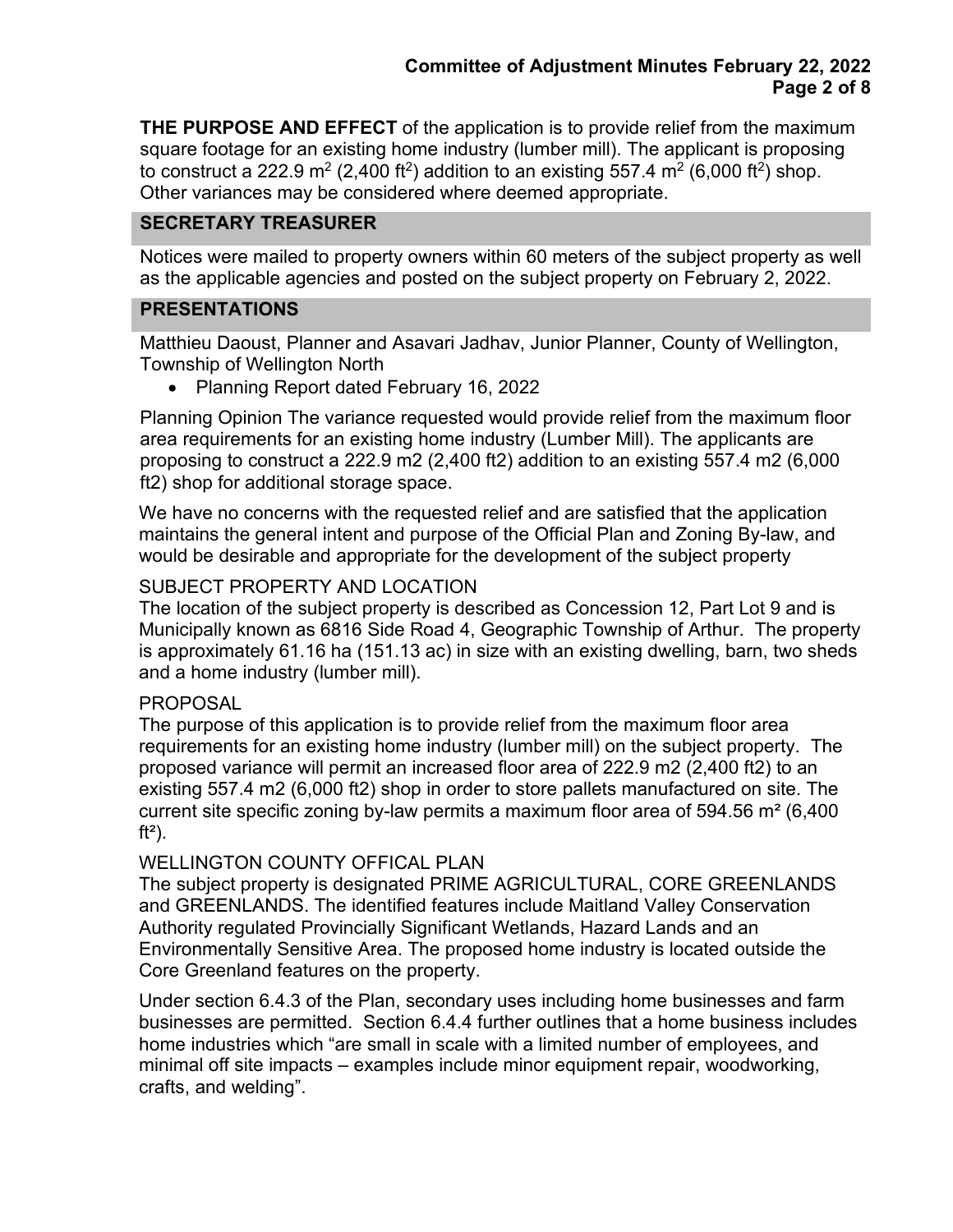Section 13.7 of the Plan provides consideration for minor variances provided the general intent of the Official Plan and Zoning By-law are maintained and the variance is minor and desirable for the appropriate development of the land. Consideration shall be given as to whether compliance with the by-law would be unreasonable, undesirable or would pose an undue hardship on the applicant.

# TOWNSHIP OF WELLINGTON NORTH ZONING BY-LAW

The subject property is zoned Agricultural Site Specific (A-155) and Natural Environment (NE) Zone. The applicant is proposing to construct a 222.9 m2 (2,400 ft2) addition to an existing 557.4 m2 (6,000 ft2) shop for a total floor area of 780.30 m2 (8,400 ft2) for an existing home industry. The applicants have indicated that the additional space will be used to store wooden pallets manufactured on site. The home industry is to remain small scale and secondary to the main use on the property. The property appears to be large enough to accommodate the addition to the home industry.

The variance requested would provide relief from Section 33.155 site specific of Zoning By-law 66-01 to expand the existing Home Industry (Lumber Mill) with an increased floor area of 222.9 m2 (2,400 ft2).

| <b>Home Industry</b>             | <b>Required</b>          | <b>Proposed</b>          | <b>Difference</b>      |
|----------------------------------|--------------------------|--------------------------|------------------------|
| <b>Site Specific Regulations</b> | 594.56 $m2$              | $780.3 \text{ m}^2$      | 185.74 m <sup>2</sup>  |
| Section 33.155a                  | (6,400 ft <sup>2</sup> ) | (8,400 ft <sup>2</sup> ) | $(2,000 \text{ ft}^2)$ |

#### **CORRESPONDENCE FOR COMMITTEE'S REVIEW**

Michael Oberle, Environmental Planning Technician, Saugeen Conservation

• Letter dated February 3, 2022 (No Objection)

#### **REQUEST FOR NOTICE OF DECISION**

Persons wishing to be notified of the decision must submit a written request to the Secretary-Treasurer.

# **CHAIRPERSON OPENS FLOOR FOR ANY COMMENTS/QUESTIONS**

James M. Martin, Applicant, was present to answer any questions regarding the application.

# **COMMENTS/QUESTIONS FROM THE COMMITTEE**

No comments or questions from the Committee.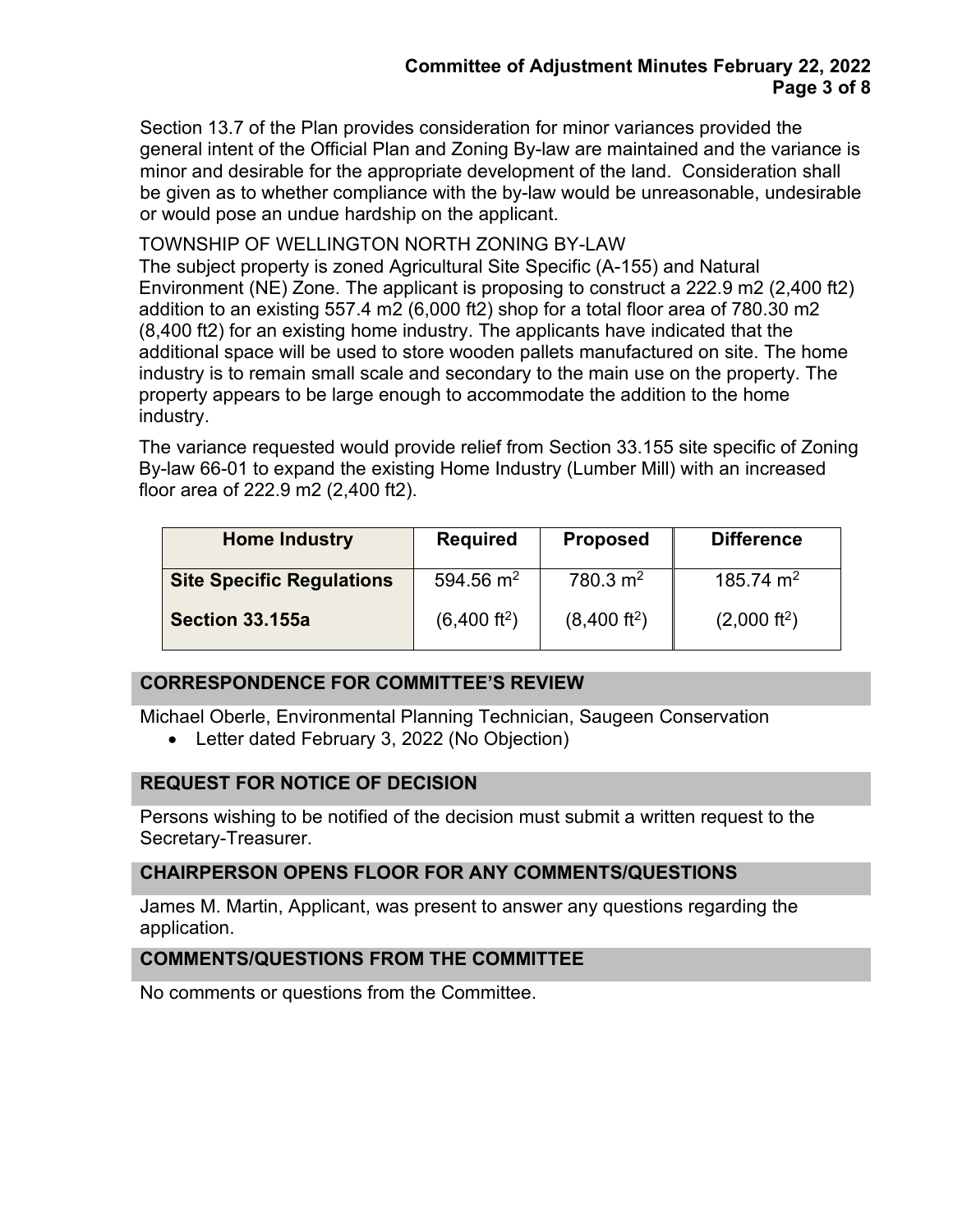# **DECISION**

#### CALL FOR VOTE: SHOW OF HANDS

THAT the minor variance applied for in Application A04/22, for the property described as Con 12, Pt Lot 9, geographic township of Arthur, with a civic address of 6816 Sideroad 4, to provide the following relief;

1. **THAT an increased total floor area of 780.3 m2 (8,400 ft2) be permitted, for a proposed addition to an existing shop, whereas the By-law allows 594.56 m2 (6,400 ft2).**

**APPROVED**

### **APPLICATION**

A05/22 – Phares & Mary Martin

**THE LOCATION OF THE SUBJECT PROPERTY** is described as DIV 4, Lot 2 EOSR and is municipally known as 9885 Highway 6. The property is approximately 17.12 ha (42.3 ac) in size.

**THE PURPOSE AND EFFECT** of the application is to provide relief from the minimum interior side yard setback for an accessory structure. This minor variance is a condition of severance application B15/21, that was granted provisional approval by the Wellington County Land Division Committee. The applicants have two existing sheds and a barn located closer than the minimum 18.3 m (60 ft) interior side yard setback. Other variances may be considered where deemed appropriate.

#### **SECRETARY TREASURER**

Notices were mailed to property owners within 60 meters of the subject property as well as the applicable agencies and posted on the subject property on February 2, 2022.

#### **PRESENTATIONS**

Matthieu Daoust, Planner and Asavari Jadhav, Junior Planner, County of Wellington, Township of Wellington North

• Planning Report dated February 16, 2022

Planning Opinion: The variance requested would provide relief from the minimum interior side yard set back requirements for accessory structures. This variance is associated with consent application B15/21, that was granted provisional approval by the Wellington County Land Division Committee.

We have no concerns with the relief requested. We are satisfied that the application maintains the general intent and purpose of the Official Plan and Zoning By-law, and would be desirable and appropriate for the development of the subject property.

#### SUBJECT PROPERTY AND LOCATION

The location of the subject property is described as DIV 4, Lot 2 EOSR and is municipally known as 9885 Highway 6. The property is approximately 17.12 ha (42.3 ac) in size.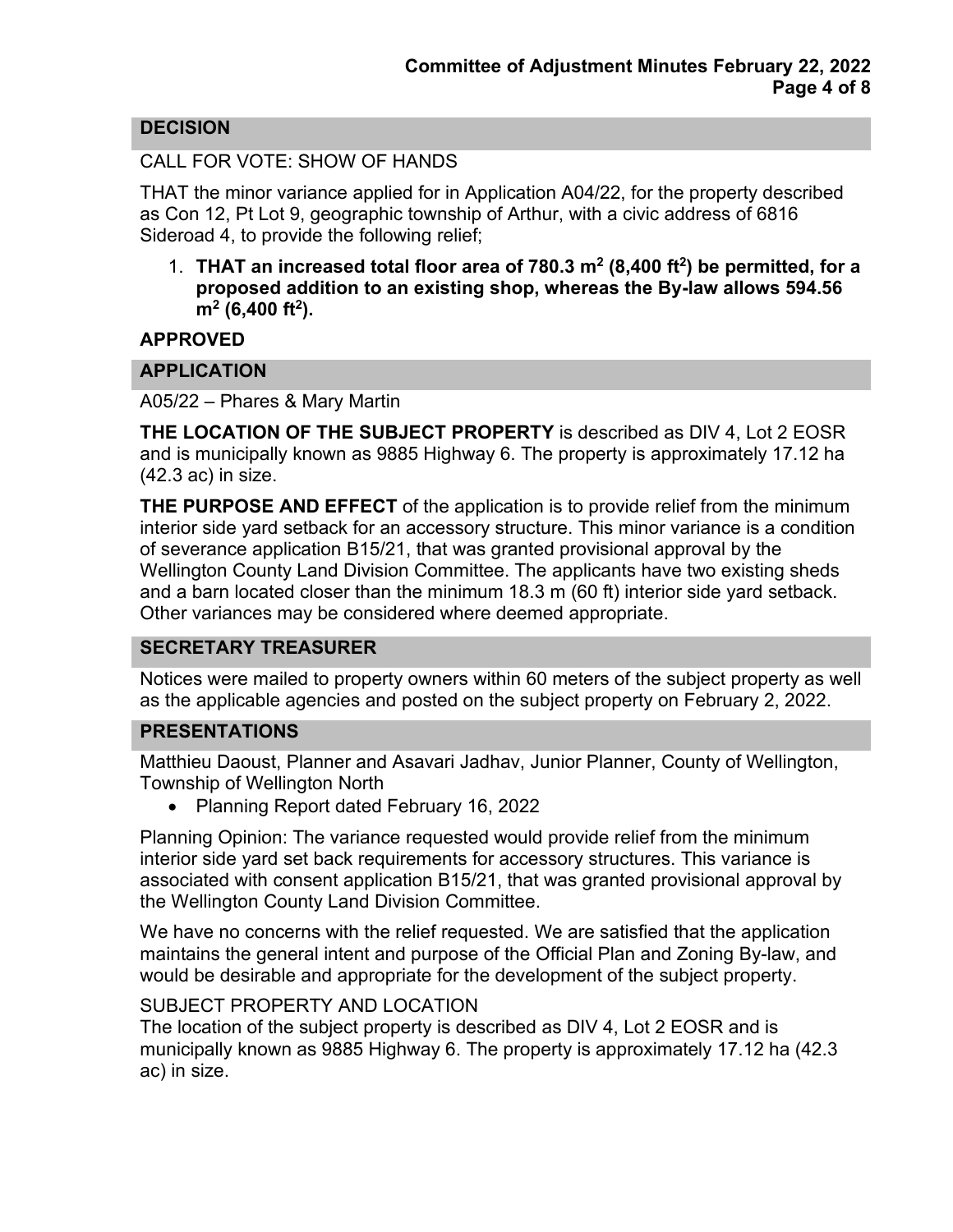# **PROPOSAL**

The purpose of this application is to provide relief from the minimum interior side yard set back requirements for a barn and two sheds on a lot approximately 17.12 ha (42.3 ac) in size. This variance is associated with consent application B15/21, that was granted provisional approval by the Wellington County Land Division Committee. The applicants have two existing sheds and a barn located closer than the minimum 18.3m (60 ft) interior side yard setback.

### WELLINGTON COUNTY OFFICIAL PLAN

The subject property is designated AGRICULTURAL. Section 13.7 of the Plan provides consideration for minor variances provided the general intent of the Official Plan and Zoning By-law are maintained and the variance is minor and desirable for the appropriate development of the land. Consideration shall be given as to whether compliance with the by-law would be unreasonable, undesirable or would pose an undue hardship on the applicant.

### TOWNSHIP OF WELLINGTON NORTH ZONING BY-LAW

The subject property is zoned Site Specific Agriculture (A-1). The site specific provision precludes new livestock facilities and manure storage facilities. The subject property is approximately 17.12 ha (42.3 ac) in size and has an existing dwelling, two sheds and a barn. The variance requested is to satisfy a condition of severance application B15/21, that was granted provisional approval by the Wellington County Land Division Committee. The applicant has confirmed that there is no livestock in the barn.

| <b>Accessory Structure</b><br>Minimum Interior Side Yard<br>Setback (Section 8.2.4 d) | <b>Minimum</b><br><b>Required</b> | <b>Proposed</b>            | <b>Difference</b>    |
|---------------------------------------------------------------------------------------|-----------------------------------|----------------------------|----------------------|
| <b>Barn</b>                                                                           | 18.3 m $(60 ft)$                  | $8.8 \text{ m}$ (28.87 ft) | $9.5$ m $(31.13$ ft) |
| Shed 1                                                                                | 18.3 m $(60 ft)$                  | 5.6 m (18.37 ft)           | 12.7 m $(41.63$ ft)  |
| Shed 2                                                                                | 18.3 m $(60 ft)$                  | 14.8 m (48.55 ft)          | $3.5$ m (11.45 ft)   |

The variance requested to satisfy a condition of severance application B15/21, that was granted provisional approval by the Wellington County Land Division Committee. The variances meet the general intent of the Official Plan and Zoning By-law.

#### **CORRESPONDENCE FOR COMMITTEE'S REVIEW**

Danielle Walker, Source Protection Coordinator, Wellington Source Water Protection

• Email dated February 3, 2022 (No Objection)

Michael Oberle, Saugeen Conservation

• Email dated February 4, 2022 (No Objection)

#### **REQUEST FOR NOTICE OF DECISION**

Persons wishing to be notified of the decision must submit a written request to the Secretary-Treasurer.

#### **CHAIRPERSON OPENS FLOOR FOR ANY COMMENTS/QUESTIONS**

No one was present to provide comments or questions regarding the application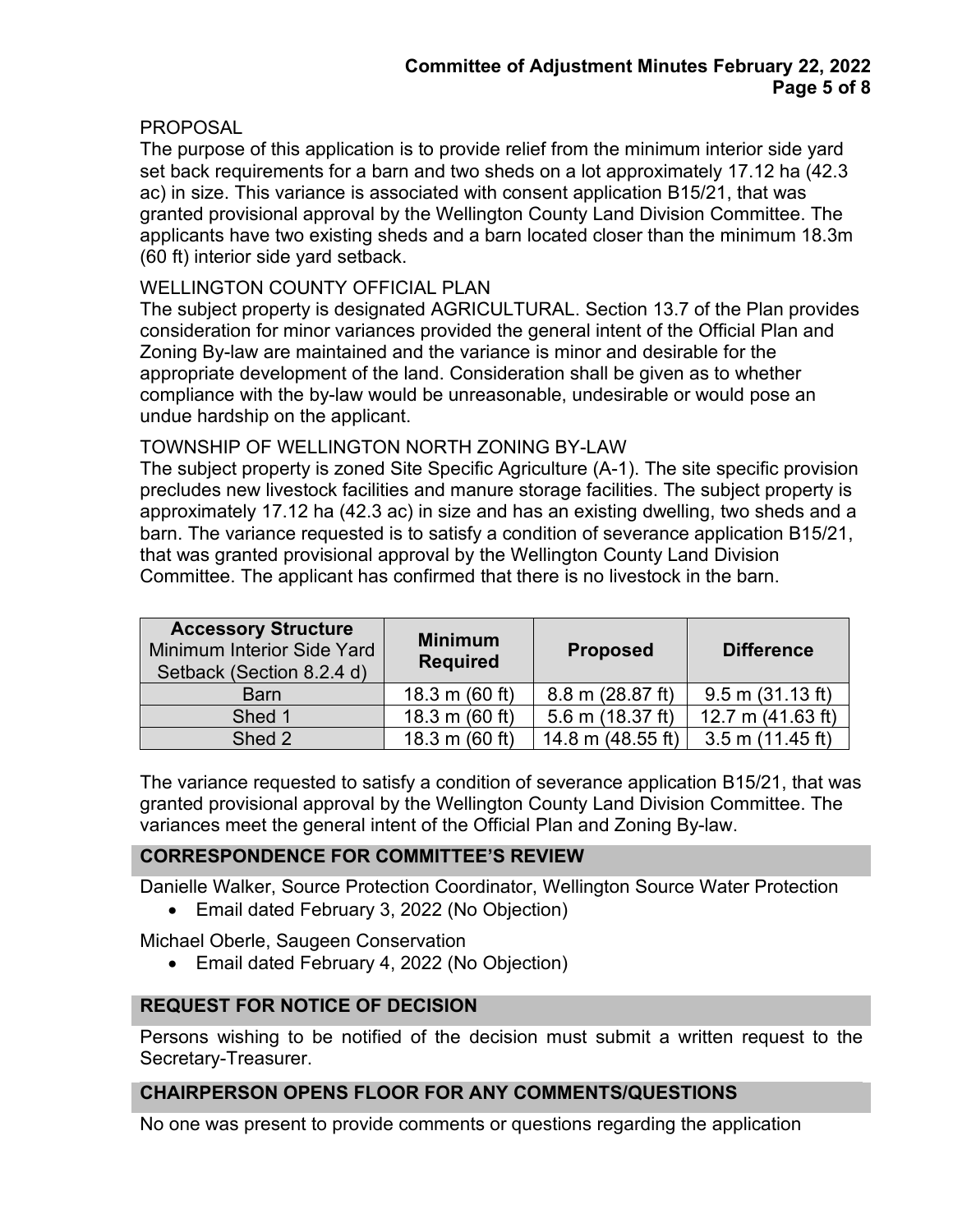## **COMMENTS/QUESTIONS FROM THE COMMITTEE**

No comments or questions from the Committee.

### **DECISION**

#### CALL FOR VOTE: SHOW OF HANDS

THAT the minor variance applied for in Application A05/22, for the property described as DIV 4, Lot 2 EOSR, geographic township of Arthur with a civic address of 9885 Highway 6, to provide the following relief;

- 1. **THAT a reduced Interior Side Yard Setback of 8.8m (28.87 ft) be permitted, for an existing Barn, whereas the By-law requires 18.3m (60 ft).**
- 2. **THAT a reduced Interior Side Yard Setback of 5.6m (18.37 ft) be permitted, for an existing Shed 1, whereas the By-law requires 18.3m (60 ft).**
- 3. **THAT a reduced Interior Side Yard Setback of 14.8m (48.55 ft) be permitted, for an existing Shed 2, whereas the By-law requires 18.3m (60 ft).**

#### **APPROVED**

#### **APPLICATION**

#### A06/22 – Mike & Sarah Saunders

THE LOCATION OF THE SUBJECT PROPERTY is described as Con 11, N Pt Lot 12 and is Municipally known as 9196 Concession 11. The property is approximately 0.8 ha (2 ac) in size.

THE PURPOSE AND EFFECT of the application is to provide relief from the maximum floor area for an accessory structure. The applicant is proposing to construct a pool pavilion with a floor area of 59.4  $m<sup>2</sup>$  (640 ft<sup>2</sup>). The subject lands contain an existing 222.9  $m<sup>2</sup>$  (2,400 ft<sup>2</sup>) accessory structure. Other variances may be considered where deemed appropriate.

#### **SECRETARY TREASURER**

Notices were mailed to property owners within 60 meters of the subject property as well as the applicable agencies and posted on the subject property on February 2, 2022.

#### **PRESENTATIONS**

Matthieu Daoust, Planner, County of Wellington, Township of Wellington North

• Planning Report dated February 3, 2022

Planning Opinion: The variance requested would provide relief from the maximum floor area for an accessory structure. The applicants are proposing to construct a 59.4 m2 (640 ft2) covered pavilion/pool equipment shed. There is also an existing 222.9 m2 (2,400 ft2) garage on the subject lands.

We have no concerns with the requested relief. The application maintains the general intent and purpose of the Official Plan and Zoning By-law and would be desirable and appropriate for the development of the subject property.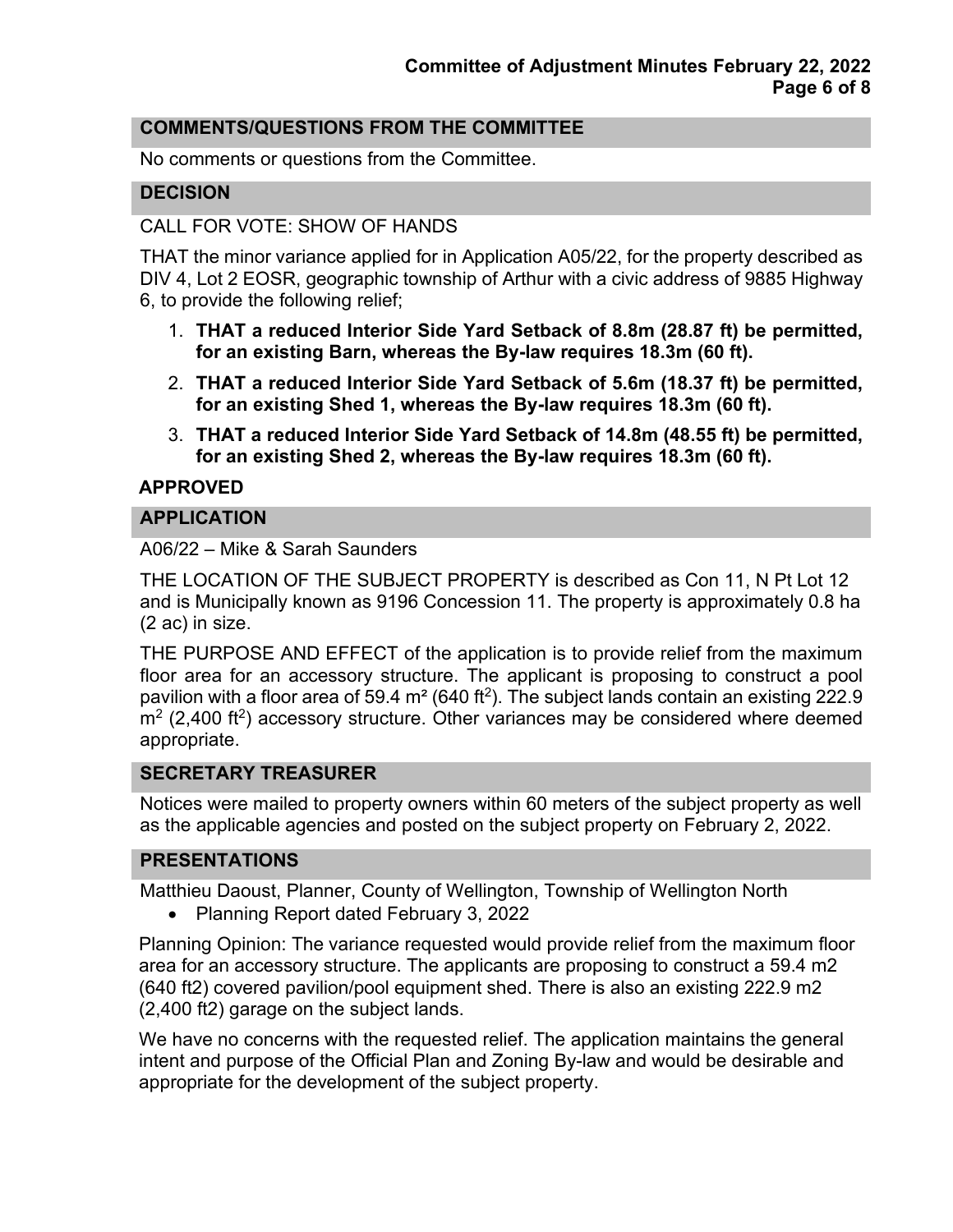# SUBJECT PROPERTY AND LOCATION

The location of the subject property is described as Con 11, N Pt Lot 12 and is Municipally known as 9196 Concession 11. The property is approximately 0.8 ha (2 ac) in size.

#### PROPOSAL

The purpose of this application is to provide relief from the maximum floor area for an accessory structure. The applicant is proposing to construct a 59.4 m2 (640 ft2) covered pavilion/pool equipment shed.

#### WELLINGTON COUNTY OFFICIAL PLAN

The subject property is designated AGRICULTURAL. Section 13.7 of the Plan provides consideration for minor variances provided the general intent of the Official Plan and Zoning By-law are maintained and the variance is minor and desirable for the appropriate development of the land. Consideration shall be given as to whether compliance with the by-law would be unreasonable, undesirable or would pose an undue hardship on the applicant.

#### TOWNSHIP OF WELLINGTON NORTH ZONING BY-LAW

The subject property is zoned Agricultural (A). Per Section 6.1.4b), based on the applicants 0.8 ha (2 ac) lot area they would be permitted a maximum floor area of 227.6 m2 (2,450 ft2) for all accessory structures. The applicant is proposing to construct a new accessory structure and required the following variance:

| <b>General Provisions</b> | <b>Permitted</b>                                                                                                                             | <b>Proposed</b> | <b>Difference</b> |
|---------------------------|----------------------------------------------------------------------------------------------------------------------------------------------|-----------------|-------------------|
| Lot Coverage              | 227.6 m <sup>2</sup> (2,450 ft <sup>2</sup> )   282.4 m <sup>2</sup> (3,040 ft <sup>2</sup> )   54.8 m <sup>2</sup> (589.8 ft <sup>2</sup> ) |                 |                   |
| (Section 6.1.4b)          |                                                                                                                                              |                 |                   |

The variance requested is minor and appropriate for the use of the lot. The variances meet the general intent of the Official Plan and Zoning By-law.

# **CORRESPONDENCE FOR COMMITTEE'S REVIEW**

No correspondence received.

#### **REQUEST FOR NOTICE OF DECISION**

Persons wishing to be notified of the decision must submit a written request to the Secretary-Treasurer.

### **CHAIRPERSON OPENS FLOOR FOR ANY COMMENTS/QUESTIONS**

Sarah Saunders, Applicant, was present.

#### **COMMENTS/QUESTIONS FROM THE COMMITTEE**

No comments or questions from the Committee